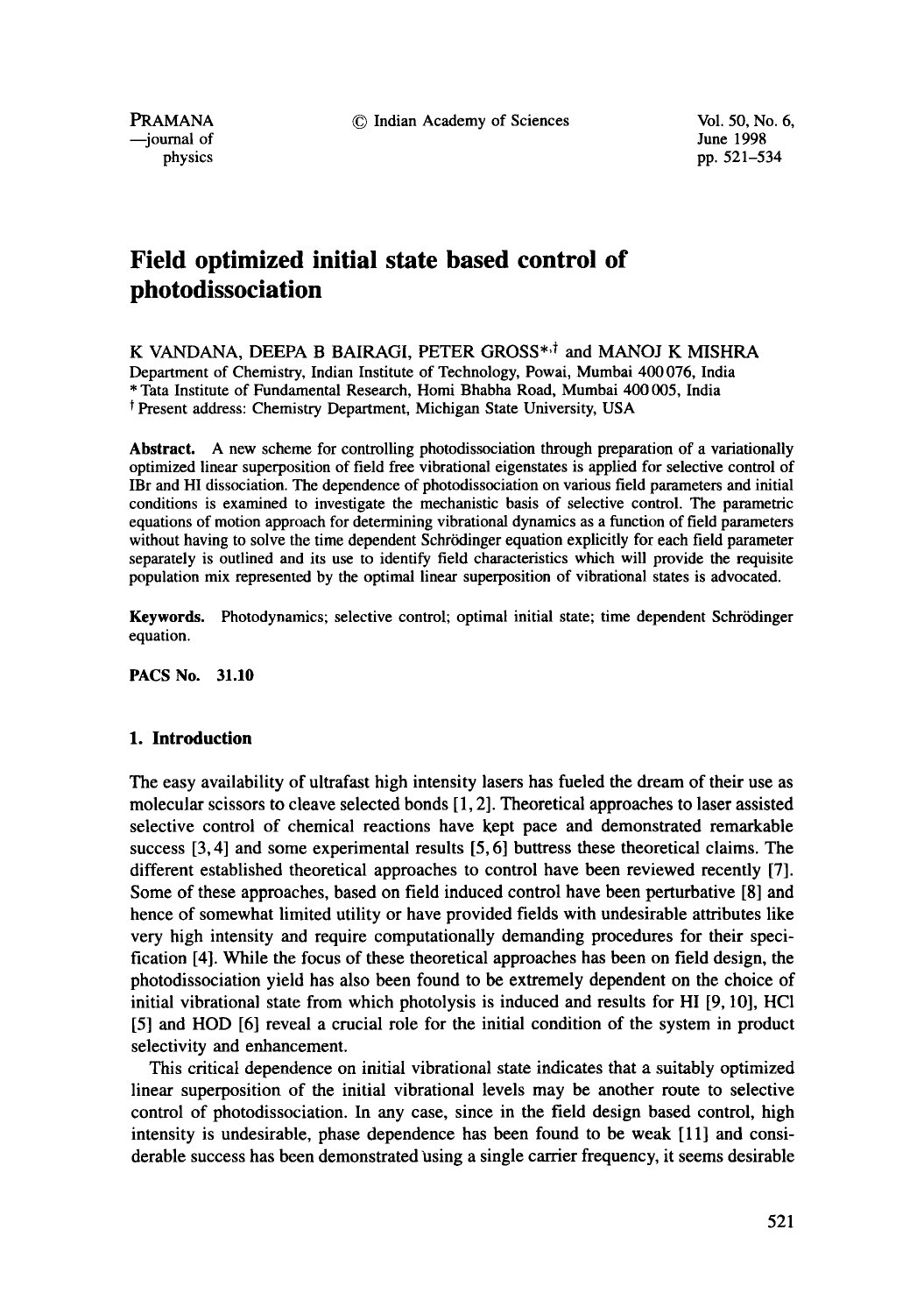to choose a well motivated field to induce photolysis and focus on achieving selectivity and control through optimization of the linear superposition of vibrational states for the enhanced photodissociation out of the desired channel.

Recently we have proposed a simple Rayleigh-Ritz variational optimization procedure [9, 12] for obtaining the optimal linear superposition of the field free vibrational eigenstates that would lead to flux maximization out of the desired channel for a given photodissociation pulse. This approach to control shifts the focus from control via field design to the design of an optimal initial state for the chosen field and is computationally simple to implement. The initial demonstrative application to the IBr and HI photodissociation has shown a marked enhancement in selectivity and product yield using these field optimized initial states [9, 12]. However, our method requires an identification of field parameters which will help achieve the requisite optimal superposition. The parametric equations of motion (PEM) approach [13-151 provides an economic means for charting the photodynamics as a function of different field parameters and we have found it to be quite economic in determining the field parameters which will produce the desired population mix in hydrogen flouride molecule [14, 15].

It is our purpose here to present a brief summary of some of the main results from our application of the field optimized initial state based approach to selective control of photodissociation. The formal and computational considerations of this method have been detailed elsewhere [9, 12] and only a skeletal outline is provided in the following section. Some demonstrative results from its application to IBr photodissociation are discussed in § 3. Section 4 contains some representative results from our application of the PEM approach to the bi-chromatic control of vibrational dynamics of HF and an assessment of the strengths and weaknesses of the methods introduced here concludes this paper.

#### **2. Method**

For molecules possessing a dipole moment  $\vec{\mu}$ , the effect of the radiation field  $\vec{\epsilon}(t)$  may be obtained by solving the time dependent Schrödinger equation (TDSE),

$$
i\hbar \frac{\partial}{\partial t} \psi = \hat{H}(t)\psi, \tag{1}
$$

where

$$
\hat{H}(t)=\hat{H}_0+\vec{\mu}\cdot\vec{\epsilon}(t)
$$

with  $H_0$  being the field free Hamiltonian. The solution  $\psi$  at some time T can be expressed as

$$
\psi(T) = \hat{U}(T,0)\psi(0),\tag{2}
$$

where  $\hat{U}(T, 0)$  is the (not necessarily unitary) propagator and  $\psi(0)$  is the wavefunction for the initial state of the molecule to which the photodissociation pulse  $\epsilon(t)$  is applied. Defining the time integrated flux operator  $\hat{F}$  as

$$
\hat{F} = \int_0^T dt \hat{U}^\dagger(t,0) \hat{j} \hat{U}(t,0), \tag{3}
$$

*Pramana - J. Phys.,* **Vol. 50, No. 6, June 1998** 

**Special issue on "Proceedings of the XI NCAMP"**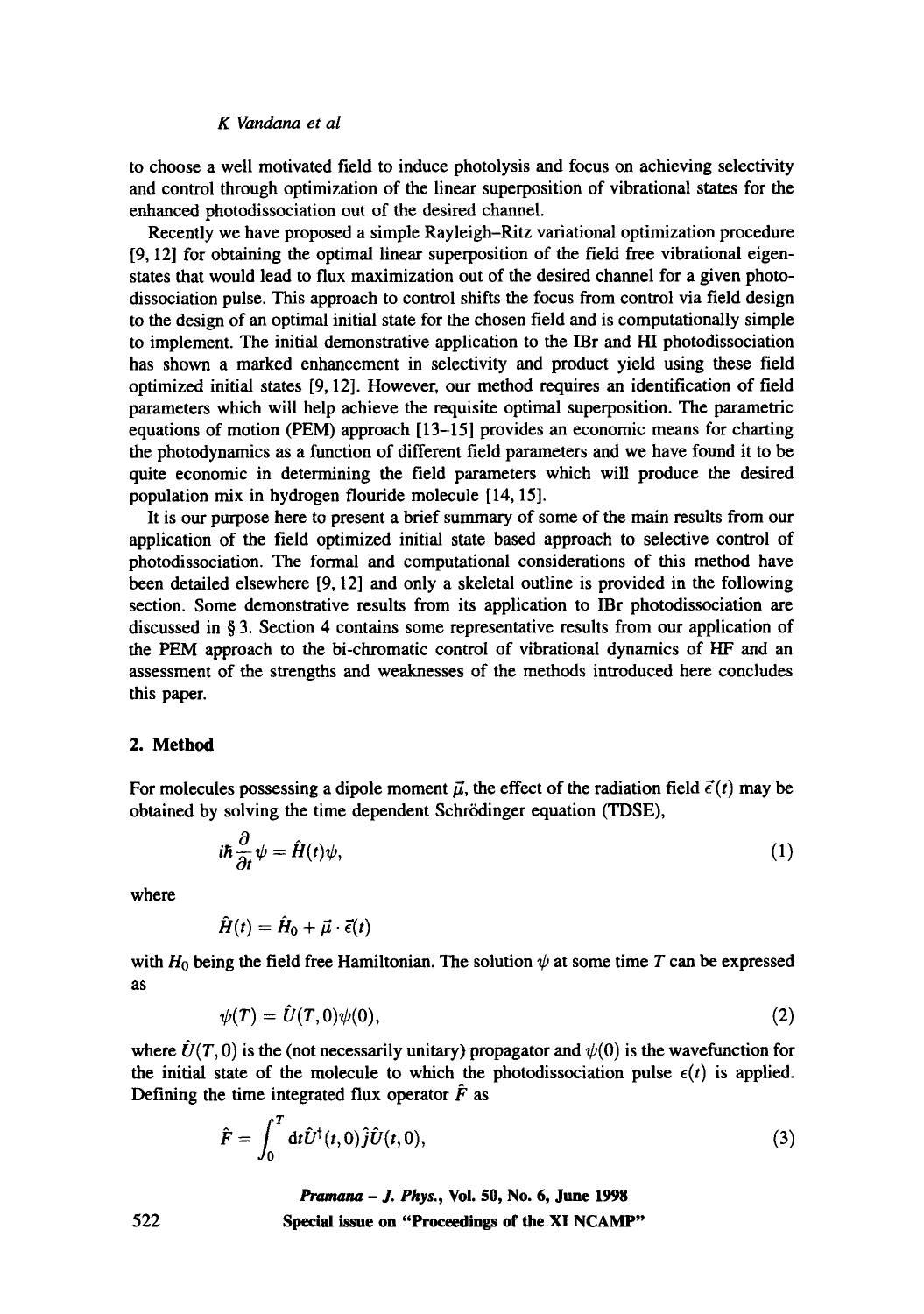where

$$
\hat{j} = \frac{1}{2m} [\hat{p}\delta(r - r_d) + \delta(r - r_d)\hat{p}] \tag{4}
$$

with  $m$  as the reduced mass,  $\hat{p}$  the momentum operator along the reaction coordinate and  $r<sub>d</sub>$  the grid point in the asymptotic region where the flux is evaluated. Note that in the case of more than one possible dissociation channel, operator  $\hat{j}$  is channel specific and in a discrete representation of the electronic curves on a spatial grid, *ra* denotes the grid point appropriate to the desired channel. The time integrated flux, which is directly related to the product yield, is

$$
\int_0^T dt \langle \hat{j} \rangle_t = \int_0^T dt \langle \psi(t) | \hat{j} | \psi(t) \rangle = \int_0^T dt \langle \psi(0) | \hat{U}^\dagger(t,0) \hat{j} \hat{U}(t,0) | \psi(0) \rangle, \tag{5}
$$

$$
\int_0^T dt \langle \hat{j} \rangle_t = \langle \psi(0) | \hat{F} | \psi(0) \rangle, \tag{6}
$$

and it is clear from equation (6) that the product yield may be controlled by both altering the field dependent part  $\hat{F}$  or the field free initial state  $\psi(0)$ . Earlier control schemes [8,16, 17] have attempted control over photodissociation entirely through field manipulation for a fixed  $\psi(0)$ . Recently we have proposed a scheme where control over product yields is sought through preparation of the initial wavefunction  $\psi(0)$  as a coherent superposition of vibrational eigenstates of the ground electronic potential for the chosen photolysis pulse [9] (for the short femtosecond pulses to be considered here, rotational motion is ignored). Of course, the field itself may also be altered which will change the nature of the optimal  $\psi(0)$ . By expanding  $\psi(0)$  in a basis of  $(M + 1)$  field free vibrational eigenfunctions,

$$
\psi(0) = \sum_{m=0}^{M} c_m \phi_m,\tag{7}
$$

flux maximization is reduced to the familiar Rayleigh-Ritz variational optimization of  ${c_m}$  through diagonalization of an  $(M + 1 \times M + 1)$  matrix **F** whose elements

$$
F_{kl} = \langle \phi_k | \hat{F} | \phi_l \rangle \approx \Delta t \sum_{n=0}^{N_t} \langle \psi_k(n\Delta t) | \hat{j} | \psi_l(n\Delta t) \rangle, \tag{8}
$$

with  $\Delta T$  as the step size for the numerical time propagation and  $N_t \Delta t = T$ . The largest eigenvalue  $f_{\text{max}}$  of **F** is the maximum product yield (flux) and the corresponding eigenvector  ${C<sub>m</sub><sup>max</sup>}$  is the set of coefficients which defines the optimal initial wavefunction

$$
\psi^{\max}(0) = \sum_{m=0}^{M} c_m^{\max} \phi_m \tag{9}
$$

constituting the superposition that will provide the maximum achievable product yield  $f_{\text{max}}$  out of the particular channel specified by  $\hat{F}$  for the chosen field  $\vec{\epsilon}(t)$ . As in other similar calculations, the larger the basis set size 'better' the results. However, due to difficulties in simultaneous overtone excitation of many vibrational levels, the basis set expansion in eq. (7) is restricted only to first few vibrational eigenstates (only the first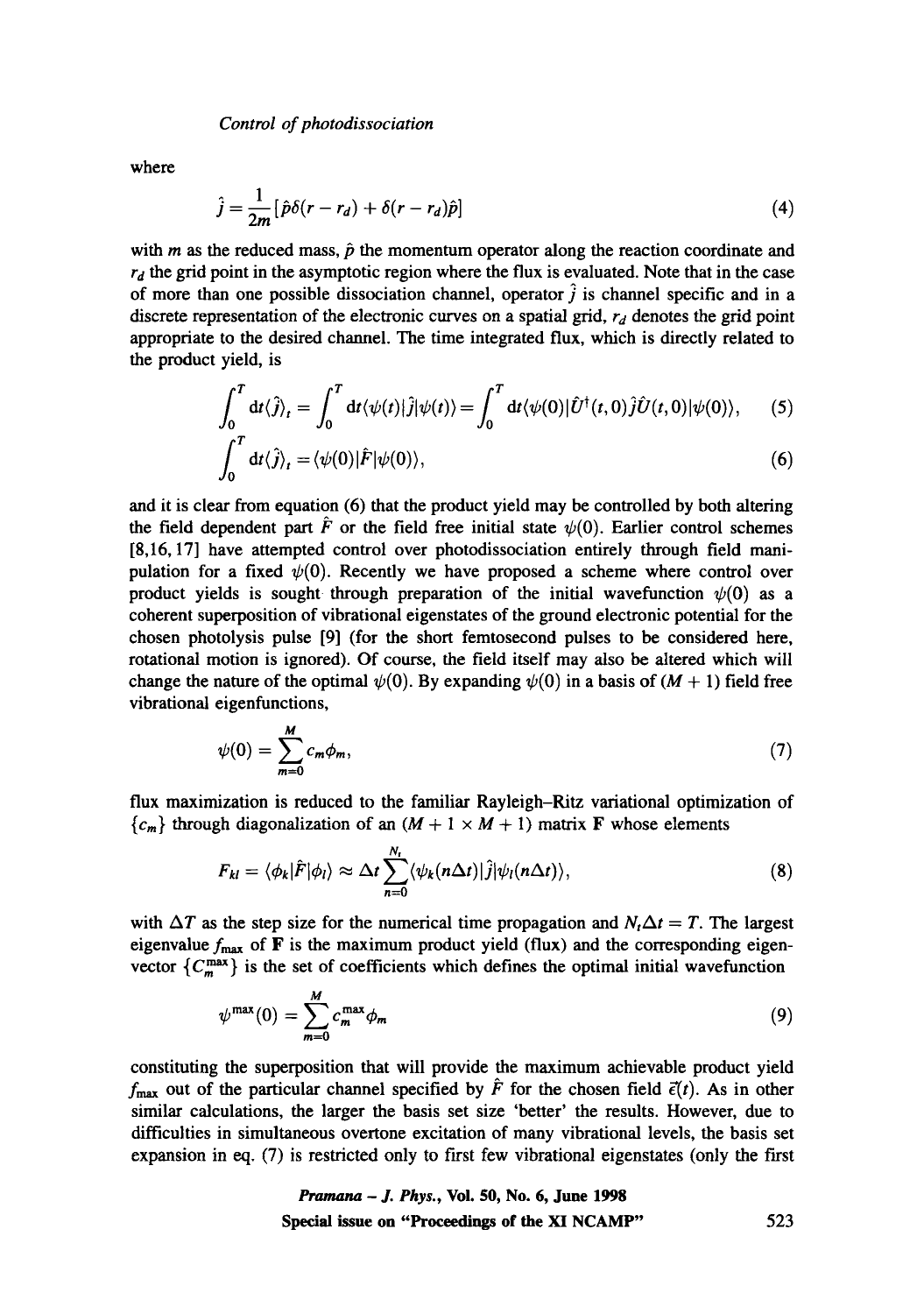two excited vibrational levels in our case) and so the size of the F matrix is small and therefore computationally trivial to diagonalize.

The solution proceeds by propagating the TDSE  $M + 1$  times from  $t = 0$  to  $t = T$  for each initial condition  $\psi(0) = \chi_m$ ,  $m = 0, 1, \ldots, M$  in the basis set expansion (eq. (7)). During the propagation, the matrix elements  $F_{kl}$  are accumulated according to eq. (8) as has been described in detail elsewhere [9]. The field free vibrational eigenstates  $\chi_m$  are obtained using the Fourier grid Hamiltonian method [18] and an anlysis of the  $\psi_{\text{max}}(0)$ for different  $\vec{\epsilon}(t)$  helps in investigating the mechanistic underpinning of photodynamic control of product selectivity and yield [19].

For a periodic field of period  $\tau$ , Floquet theory [20-22] permits the computation of full dynamics for pulses of arbitrary length  $n\tau$  at any field intensity by solving the TDSE over only one optical cycle. The governing equation in the Floquet approach is given by

$$
\mathcal{H}\phi_m(t) = \epsilon_m(t)\phi_m(t),\tag{10}
$$

where

$$
\mathcal{H}(r,t) = H(r,t) - i\hbar \frac{\partial}{\partial t} \tag{11}
$$

with

$$
H(r,t) = H_0(r) + V(r,t)
$$
\n(12)

and  $\epsilon_m$  is the quasienergy and  $\phi_m$  are the Floquet eigenvectors.  $H_0$  is the field free molecular Hamiltonian and  $V(r, t)$  represents the molecule-radiation interaction. For a periodic field with period  $\tau$ , the unitary propagator  $U(n\tau, 0)$  of eq. (2) can be expanded in the Floquet eigenbasis  $\phi$  for any arbitrarily large n (longer the pulse length larger the savings)

$$
U(n\tau,0) = \phi(0) \exp(-i\epsilon n\tau)\phi^{\dagger}(0)
$$
\n(13)

and dependence of photodynamics on any field parameter  $\lambda$  may be investigated by solving equations of motion in  $\lambda$  for  $\phi$  and  $\epsilon$  to construct  $U_{\lambda}(T, 0)$  such that

 $C_\lambda(T) = U_\lambda(T,0)C_\lambda(0).$ 

The variation of  $C_{\lambda}(T)$ ,  $T = n\tau$ , with respect to various field parameters – amplitude, frequency and phase can be studied using the PEM equations. For example, when the perturbation parameter  $\lambda$  corresponds to the intensity of the laser field, the PEM equations are given by [15]:

$$
\frac{d\epsilon_n}{d\lambda} = H'_{nn} = V_{nn},\tag{14}
$$

$$
\frac{dH'_{nn}}{d\lambda} = 2 \sum_{m \neq n} \frac{|H'_{mn}|^2}{\epsilon_n - \epsilon_m},\tag{15}
$$

$$
\frac{dH'_{mn}}{d\lambda} = \sum_{l \neq m,n} H'_{ml} H'_{ln} \left[ \frac{1}{\epsilon_n - \epsilon_\ell} + \frac{1}{\epsilon_n - \epsilon_\ell} \right] + \frac{H'_{mn} H'_{mm}}{\epsilon_n - \epsilon_m} + \frac{H'_{mn} H'_{nn}}{\epsilon_m - \epsilon_n},\tag{16}
$$

$$
\frac{d\phi_n}{d\lambda} = \sum_{m \neq n} \frac{H'_{mn}}{\epsilon_n - \epsilon_m} \phi_m.
$$
 (17)

*Pramana - J. Phys.,* **Vol. 50, No. 6, June 1998 Special issue on "Proceedings of the XI NCAMP"**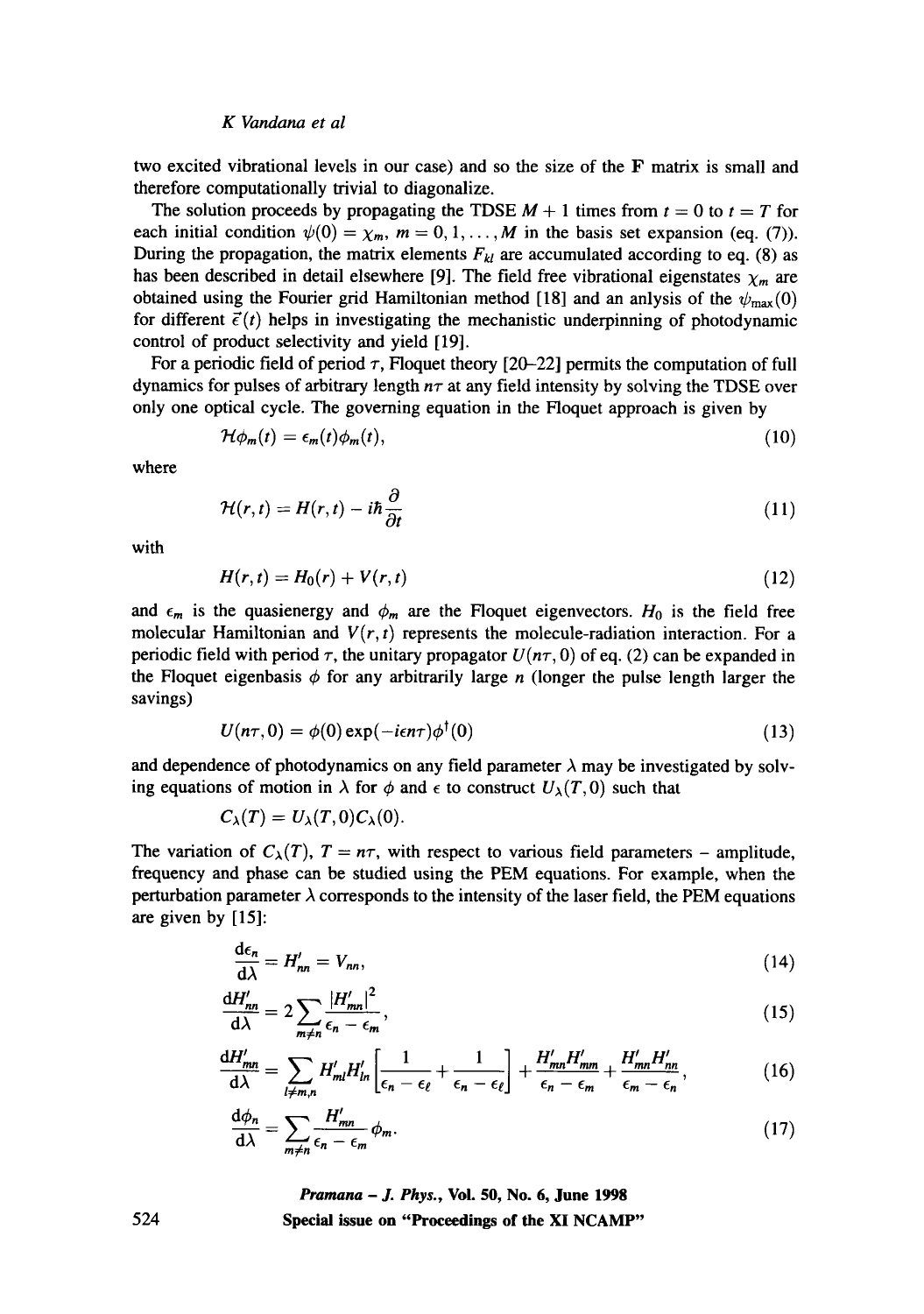The parametric equations of motion for frequency and phase as a function of the perturbation parameters are detailed elsewhere [14,45] and the investigation of photodynamics as a function of field parameters is achieved by solving the coupled ordinary differential equations (14-17) and their equivalent for  $\lambda = \omega$  and  $\delta$  instead of repeated solution of TDSE for each new value of  $\lambda$ . This method has been found to be more economic than the brute force solution of the TDSE by as much as a factor of 100 in some cases [15]. For multicolor cw fields the dependence of these  $c_m$  on different field parameters may be efficiently investigated by solving the parametric equations of motion and this approach can therefore be used for bichromatic ( $\omega_{10} + \omega_{21}$ ) control of population mix in  $v = 0$ ,  $v = 1$  and  $v = 2$  levels required by eq. (9). In the following sections we offer some selected results.

#### **3. Selective control of IBr photodissociation**

For the ultrashort photolysis pulse considered here, IBr has been modelled as a rotationless oscillator, the three potential energy curves are given in figure 1 and the transition dipole moments used here are same as those employed earlier [4]. The energies of the vibrational eigenstates of the ground potential energy curve were evaluated using the Fourier grid Hamiltonian (FGH) method [18] and the TDSE was numerically solved using the split operator fast Fourier transform (SOFFI') method [23, 24] incorporating propagation via Pauli matrices [17]. The total spatial grid of 10 a.u. starting from 2.0 a.u. was divided into 1024 equally spaced points. The flux was monitored at 10.0 a.u. beyond which 'ramp' type optical barrier of height 0.01 a.u. was set up till the end of the grid to prevent any unphysical reflection of the wave packet. The flux out of the channel 1 labelled  $J_1$  corresponds to the products  $I + Br(^2P_{3/2})$  (electronic states 1 and 2) and  $J_2$ denotes flux out of the second excited  $I + Br^{*}({^{2}P_{1/2}})$  (the  $\Pi_{0}^{+}$  state labelled 3 in figure 1) product channel. The analysis to be presented here is for a multicolor cw field of the form



**Figure 1.** Potential energy curves of IBr.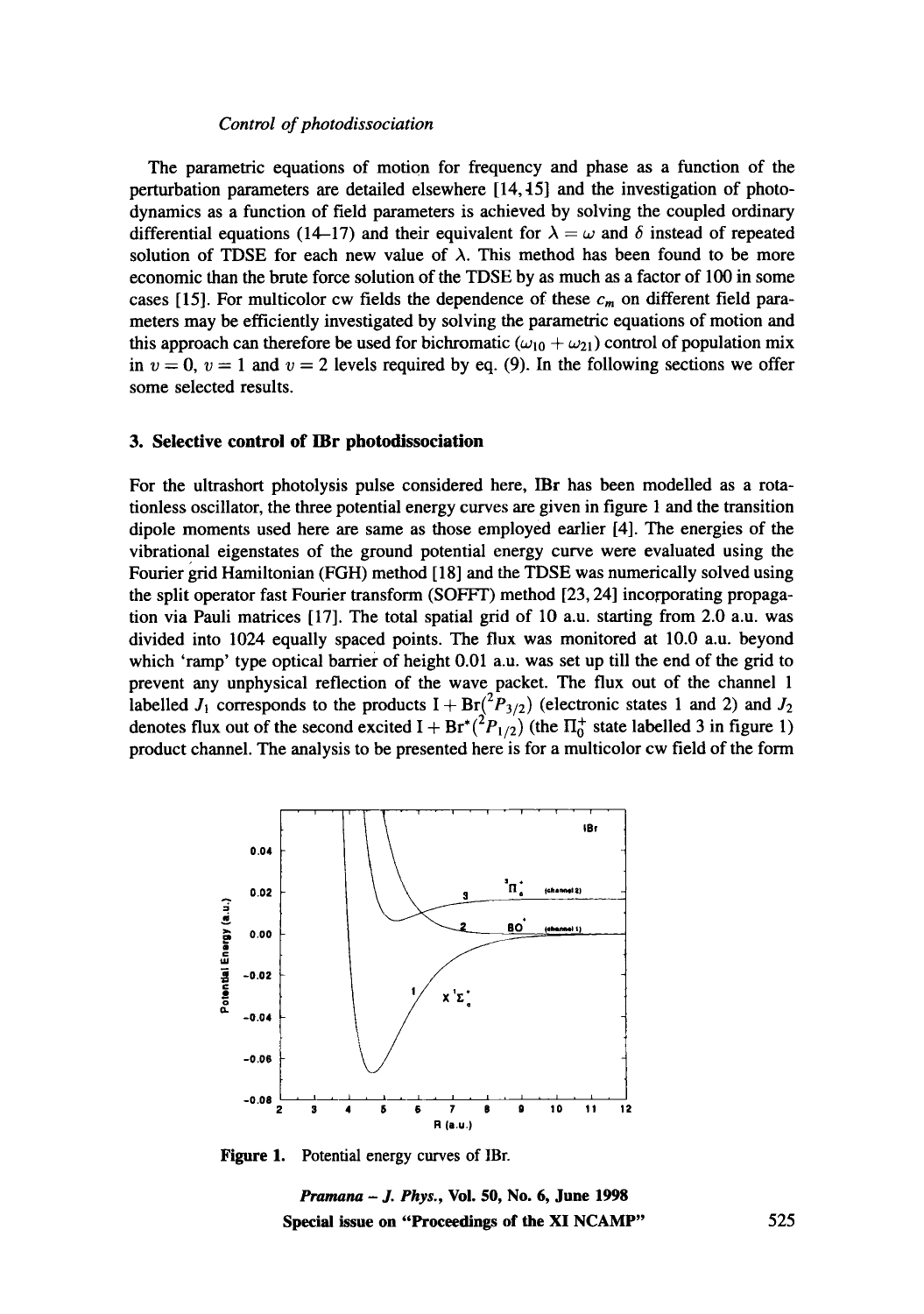

Figure 2. (a) Variation of maximum flux out of channel 1  $[I + Br(^2P_{3/2})$  (circles)] and channel 2  $[I + Br^*(^2P_{3/2})$  (triangles)] as a function of field amplitude A. The open symbols denote maximum flux from any of the three  $v = 0$ ,  $v = 1$  and  $v = 2$ vibrational eigenstates and the filled symbols represent those utilizing the channel specific optimized superposition of these states  $\psi_1^{\max}/\psi_2^{\max}$ . The results are for the three colour cw field  $\epsilon(t) = A \sum_{n=0}^{t} \cos((\omega - \omega_{p,0})t \text{ with } \omega = 0.087 \text{ a.u.}$  (b) Same as figure 2a but for a higher amplitude range.

 $E(t) = A \sum_{p=0}^{2} \cos((\omega - \omega_{p,0})t)$  where A is the amplitude,  $\omega$  the photodissociation frequency and  $\omega(p, 0) = (E_p - E_0)/\hbar$  the Bohr frequency for transition between the pth and the ground vibrational energy levels. Propagation is done for  $T = 20,000$  a.u. (485 fs) with this field on and allowed to propagate further for another 16,000 a.u. (390 fs).

The variation of maximized flux out of channels 1 and 2 as a function of field amplitude at a laser frequency  $\omega = 0.087$  a.u. (19094 cm<sup>-1</sup>) using the optimal combinations  $\psi_1^{\text{max}}$ 

> *Pramana - J. Phys.,* Vol. 50, No. 6, June 1998 Special issue on "Proceedings of the XI NCAMP"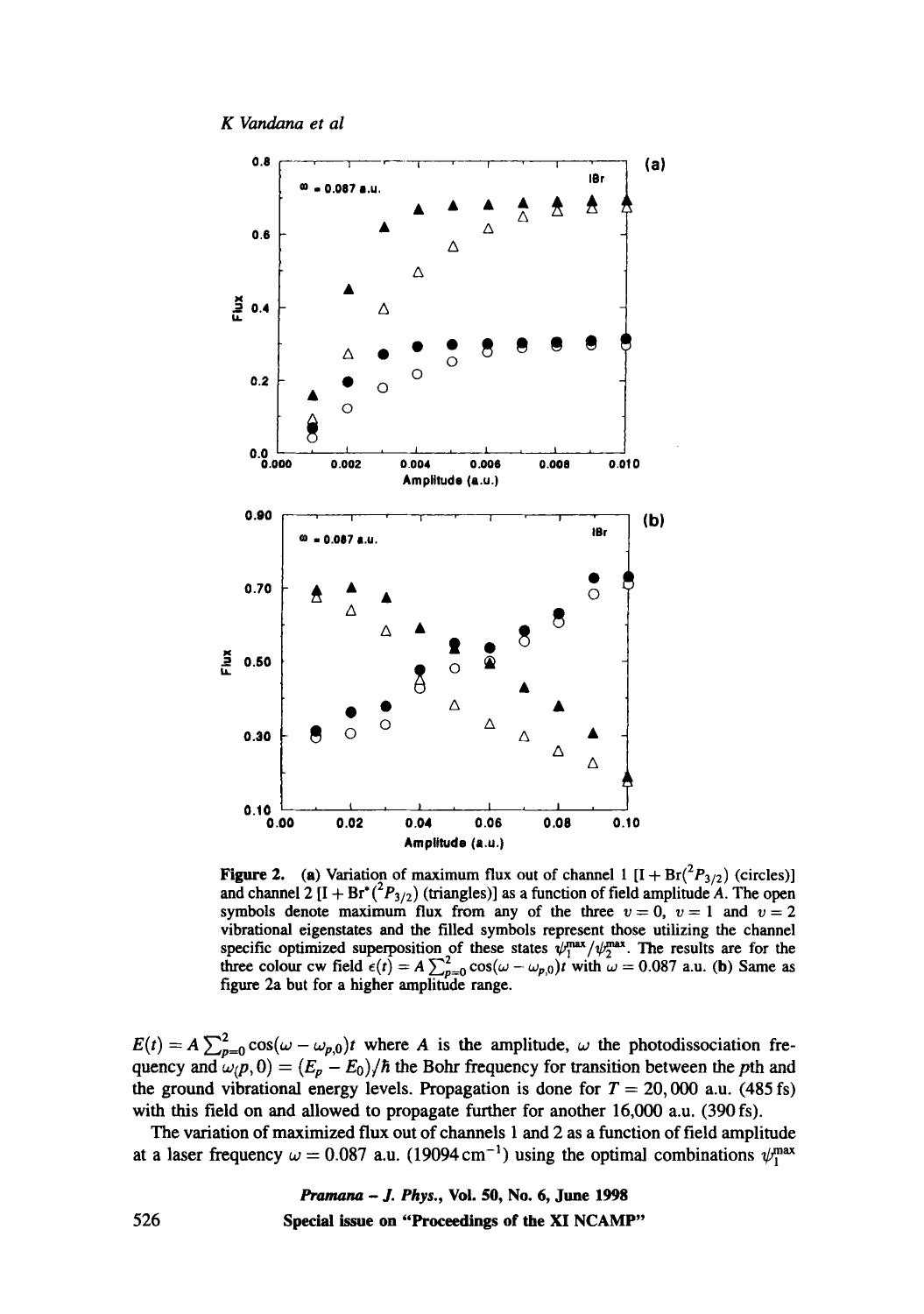

Figure 3. Variation of maximum flux with change in laser frequency at amplitude  $A = 0.03$  a.u. Conventions of figure 2 apply.

and  $\psi_2^{\text{max}}$  of the ground, first and second vibrational levels (filled symbols) is compared with maximum from any one of the  $v = 0$ ,  $v = 1$  and  $v = 2$  vibrational eigenstates (open symbols) in figures 2a and 2b. The circles represent  $J_1$  and  $J_2$  is represented by triangles. We infer from figure 2a that considerable total dissociation is seen for field amplitude 0.003 a.u.  $\leq A \leq 0.01$  a.u. (19–65 TW/cm<sup>2</sup>) but in this range there is an uniform increase in the dissociation out of both the channels and thus amplitude alone does not seem to be a suitable agent for enhanced selectivity. Also, for field amplitudes  $A \le 0.002$  a.u. (13 TW/cm<sup>2</sup>) the total dissociation is small and for  $A \ge 0.006$  a.u. the dissociation is more or less complete whereby for  $A \le 0.002$  a.u. and  $A \ge 0.006$  a.u. the extent of enhancement offered by the optimized linear combinations (filled symbols) is almost negligible as compared to the maximum flux that can be obtained with  $v = 0$ ,  $v = 1$  or  $v = 2$  eigenstate as the initial condition (open symbol). As we approach larger field amplitudes (figure 2b), the uniform increase of dissociation out of both the channels gives way to increased dissociation out of the  $I + Br$  channel and decrease in the yield of  $I + Br^*$ , till, at the larger amplitudes the yield is predominantly out of the lower  $I + Br$ channel. All these results for amplitude dependence are for  $\omega = 0.087$  a.u. chosen so that both the channels are asymptotically open. It is experimentally advantageous to maintain as low an amplitude as possible and we explore the possibility of selective product enhancement at a comparitively low field amplitude of  $A = 0.03$  a.u. (195) TW/cm<sup>2</sup>) by varying the field frequency. The results for the frequency band  $0.081-0.091$ a.u.  $[17780-19971 \text{ cm}^{-1}]$  are presented in figure 3 where it can be seen that even at this low amplitude, considerable selectivity and enhancement may be achieved by varying the field frequency.

This complementary role of amplitude and frequency variation can be understood by examining the change in the dressed electronic curves as a function of field variations. The field free potential curves are plotted in figure 4a and the dressed adiabatic electron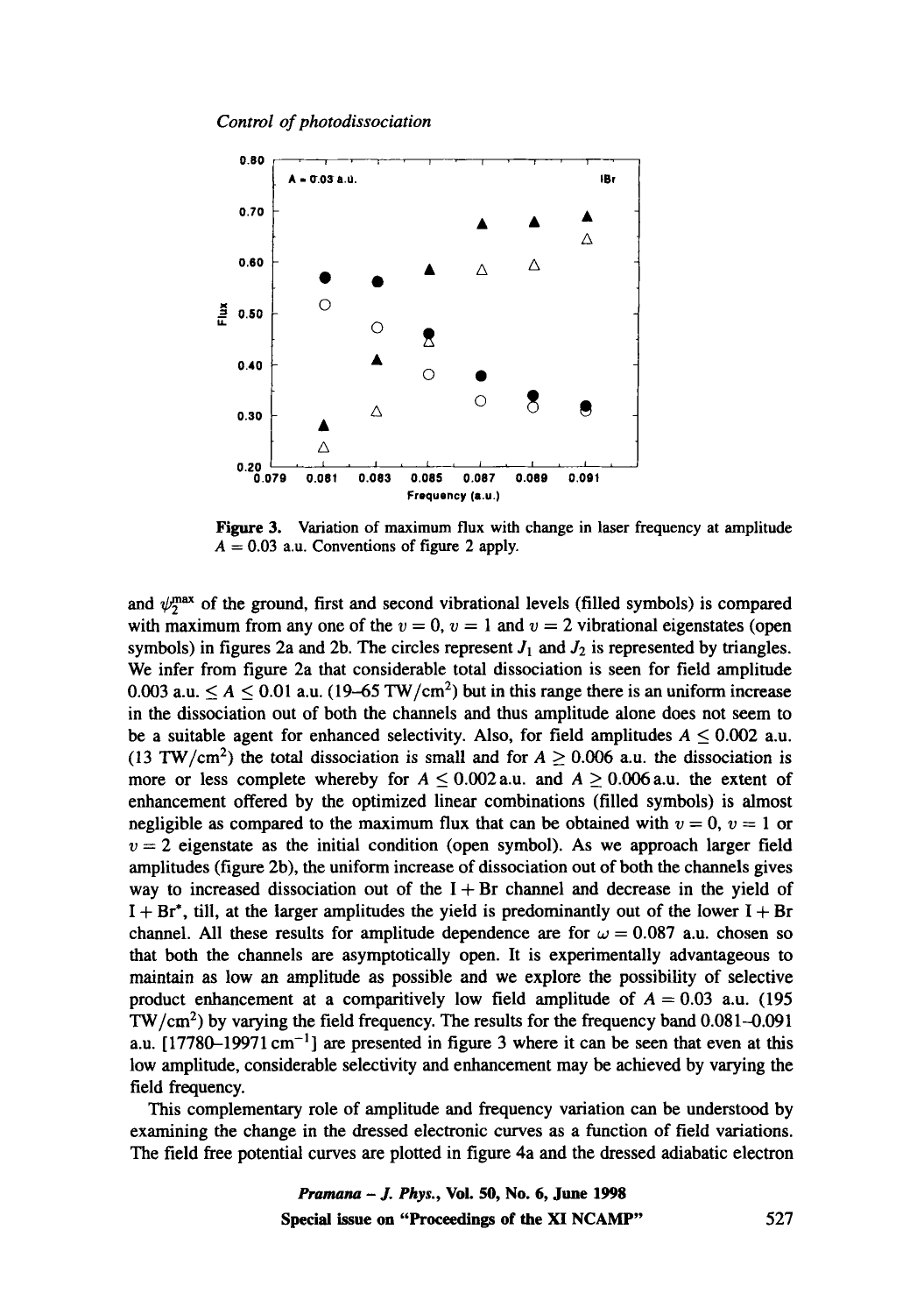

 $A = 0.003$  a.u. (solid line) and for same  $\omega$  but  $A = 0.09$  a.u. (dashed line) (d).

Pramana - J. Phys., Vol. 50, No. 6, June 1998 *N***0. 6, JUNG<br>of the XI N** 

# K Vandana et al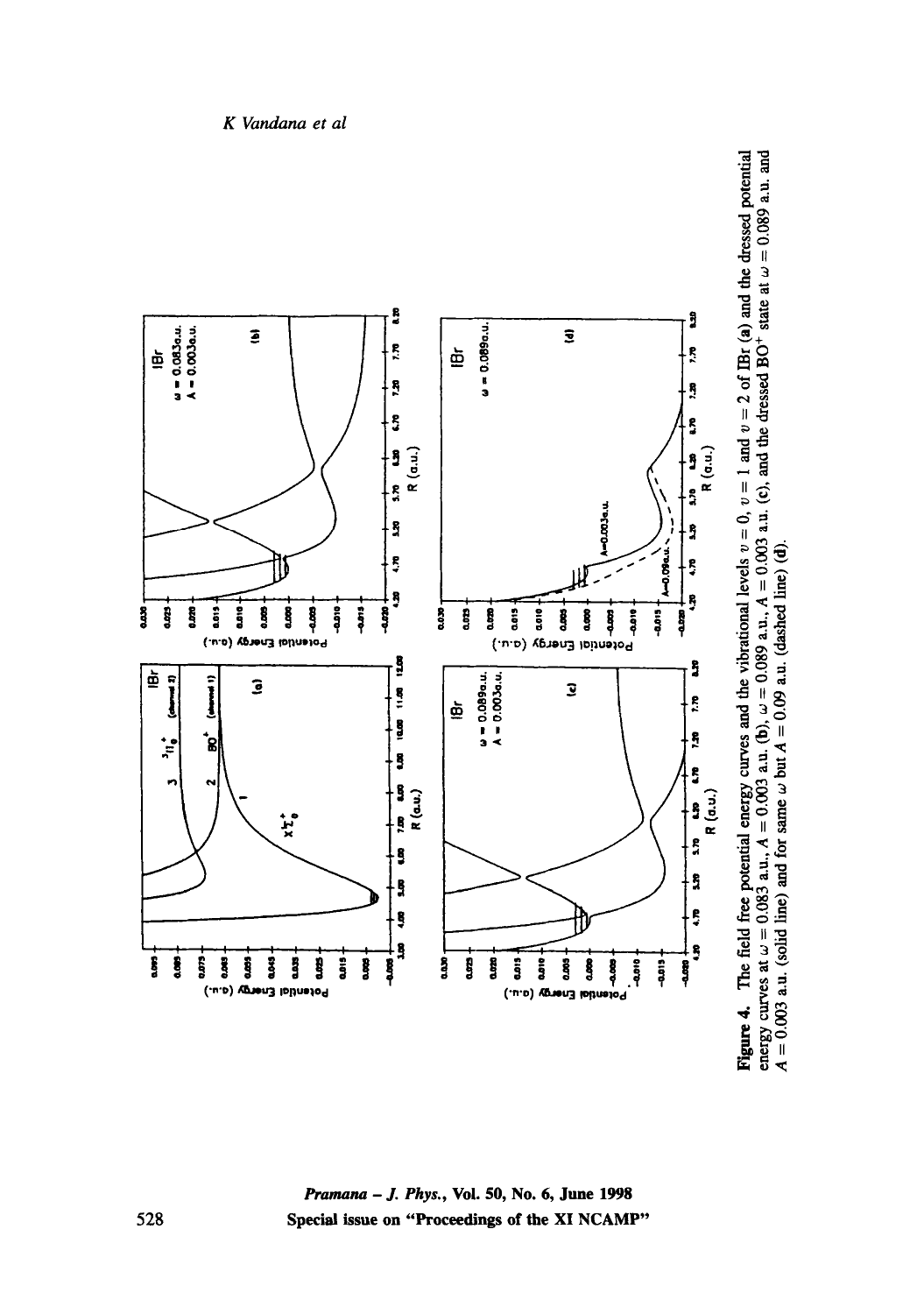field curves [25] for different field parameters are presented in figure 4b-d, where we see that in the presence of the field, even at low amplitude, the  $v = 0$  level becomes unbound (figure 4b) and the speed with which the molecule will approach the outermost crossing controlling dissociation depends on field frequency (figure 4c) with higher frequencies providing a higher velocity diabatic approach to the  ${}^{3}\Pi_{0}^{+}-BO^{+}$  crossing, favouring exit out of the  $I + Br^*$  channel. As the amplitude is increased (figure 4d), the depth of the well to be traversed before approaching the crossing point increases leading to the slower approach to the  ${}^{3}\Pi_{0}^{+}$ -BO<sup>+</sup> crossing whereby exit out of the lower channel is favoured as seen earlier in figure 2b.



Figure 5. (a) Probability density plots for  $v = 0, 1, 2$  vibrational eigenstates of IBr. (b) Same as figure 5a except for  $\psi_1^{\max}$  and  $\psi_2^{\max}$  with  $A = 0.03$  a.u. and  $\omega = 0.087$  a.u.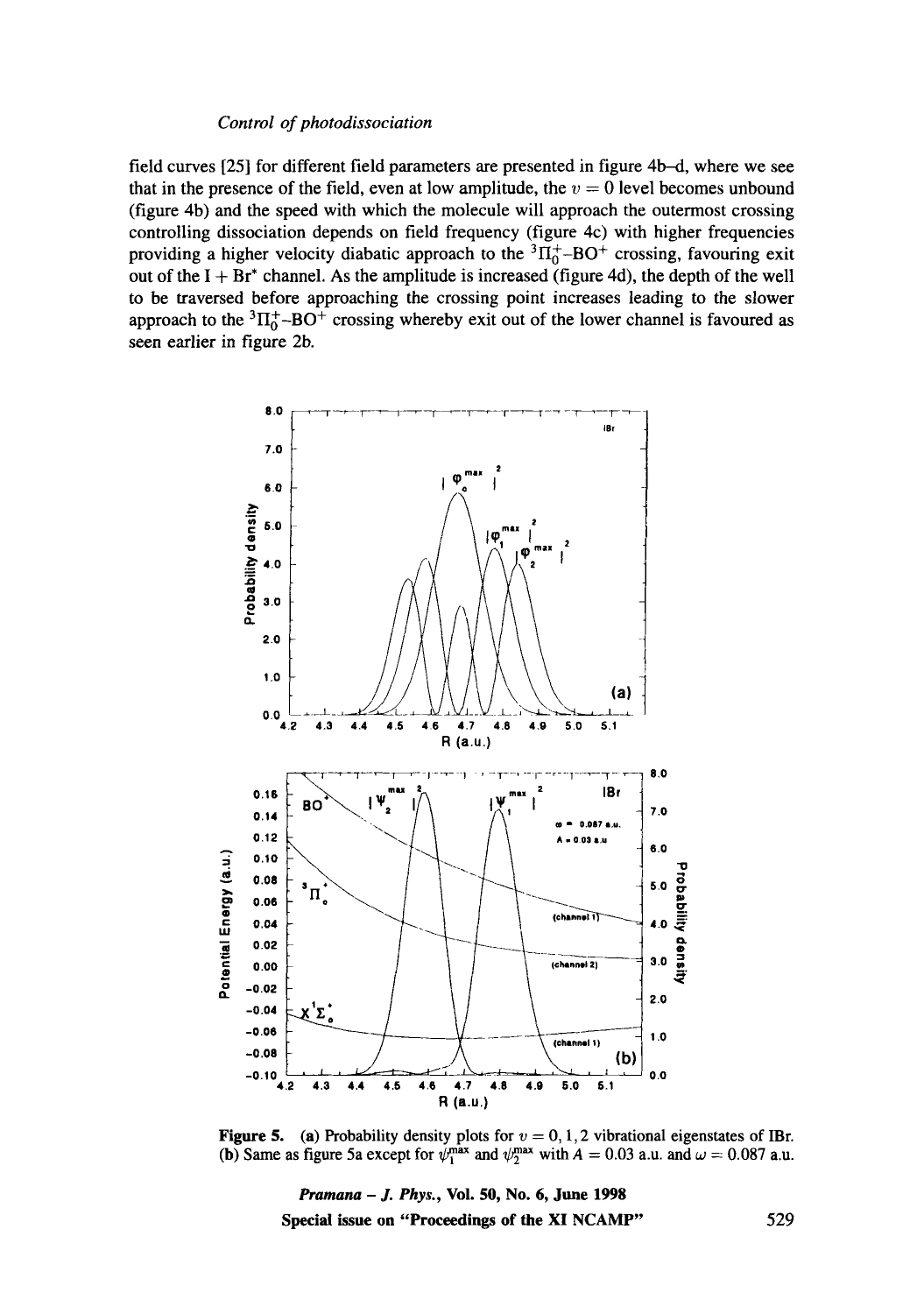The structural features responsible for the enhanced selectivity and increased yield through the use of these optimal combinations as the initial state can be understood from the probability density plots of the variationally optimized superpositions of the first few vibrational eigenstates. In case of both IBr and HI we have shown elsewhere [19] that the optimization alters the spatial profiles such that  $\psi_2^{\max}$  is always peaked to the left of  $\psi_1^{\max}$ whereby for any given frequency, Franck Condon transitions occur to the energetically higher or steeper, more repulsive region of the  ${}^{3}H_{0}^{+}$  potential energy curve and the excited molecule described by the  $\psi_2^{\text{max}}$  traverses the  ${}^3\Pi_0^+$ -BO<sup>+</sup> crossing with greater velocity compared to where the molecule is represented by  $\psi_1^{\max}$  which posits it in a relatively smoother region of the  ${}^{3} \Pi_{0}^{+}$  potential energy curve and thereby facilitates a slow adiabatic exit out of the lower channel. This feature is, more or less, independent of actual field parameters and for a representative set of laser amplitude and frequency we present this spatial separation of  $\psi_1^{\text{max}}$  and  $\psi_2^{\text{max}}$  in figure 5.

# **4. Efficient investigation of vibrational population dynamics as a function of field parameters using the PEM approach**

The parametric equations of motion (PEM) approach provides a route to arrive at the field parameters required to obtain the desired population mix specified by the Rayleigh-Ritz variational procedure. Due to its large dipole moment, hydrogen fluoride has been a prototypical molecule for testing different methods for solving the TDSE and we also considered vibrational excitation of rotationless hydrogen fluoride in its ground electronic state for initial demonstrative applications [14, 15]. Potential and dipole functions are from ref. [27]. Bound state energies and wavefunctions used to compute the dipole matrix elements were computed using the FGH [18]. Numerically, both the TDSE equation (1) and the PEM equations (eqs  $(14-17)$ ) were integrated with a fifth order Runge-Kutta integrator. The molecule is initially assumed to be in the ground vibrational state and all the results are for time averaged populations in accordance with actual laboratory conditions. In other words, at each value of  $\lambda = \delta$  where the population dynamics is to be evaluated, we compute (see ref. [15] and [22]) the time-averaged population  $P_n$  of the *n*th vibrational state using

$$
P_n = \sum_{n=1}^{m} |\phi_{nm}(0)|^2 |\phi_{lm}(0)|^2,
$$
\n(18)

where  $m$  is the total number of states included in the calculation (here  $14$  states were found to be sufficient).

The dependence of HF vibrational population dynamics as a function of field amplitude and frequency for the bichromatic field  $\epsilon(t) = A_1 \cos(\omega_1 t) + A_2 \cos(\omega_2 t + \delta)$  have been discussed in detail elsewhere [14, 15]. Here we present the population dynamics as a function of two variables (A and  $\delta/\omega$  and  $\delta$ ) simultaneously. The effect of phase and frequency variation on the population in the first excited level is presented in figure 6. In this case, we set  $\omega_1 = 0.01814$  a.u. and  $\omega_2 = \omega_1/2$ . The frequency  $\omega_1$  chosen to be nearly resonant with the first fundamental ( $\nu = 0 \rightarrow 1$ ) transition. Note that there is very little population transfer for frequency values which do not satisfy the resonance condition and the same feature is observed for population transfer to other levels as well. This 3-D plot

> *Pramana - J. Phys.,* **Vol. 50, No. 6, June 1998 Special issue on "Proceedings of the XI NCAMP"**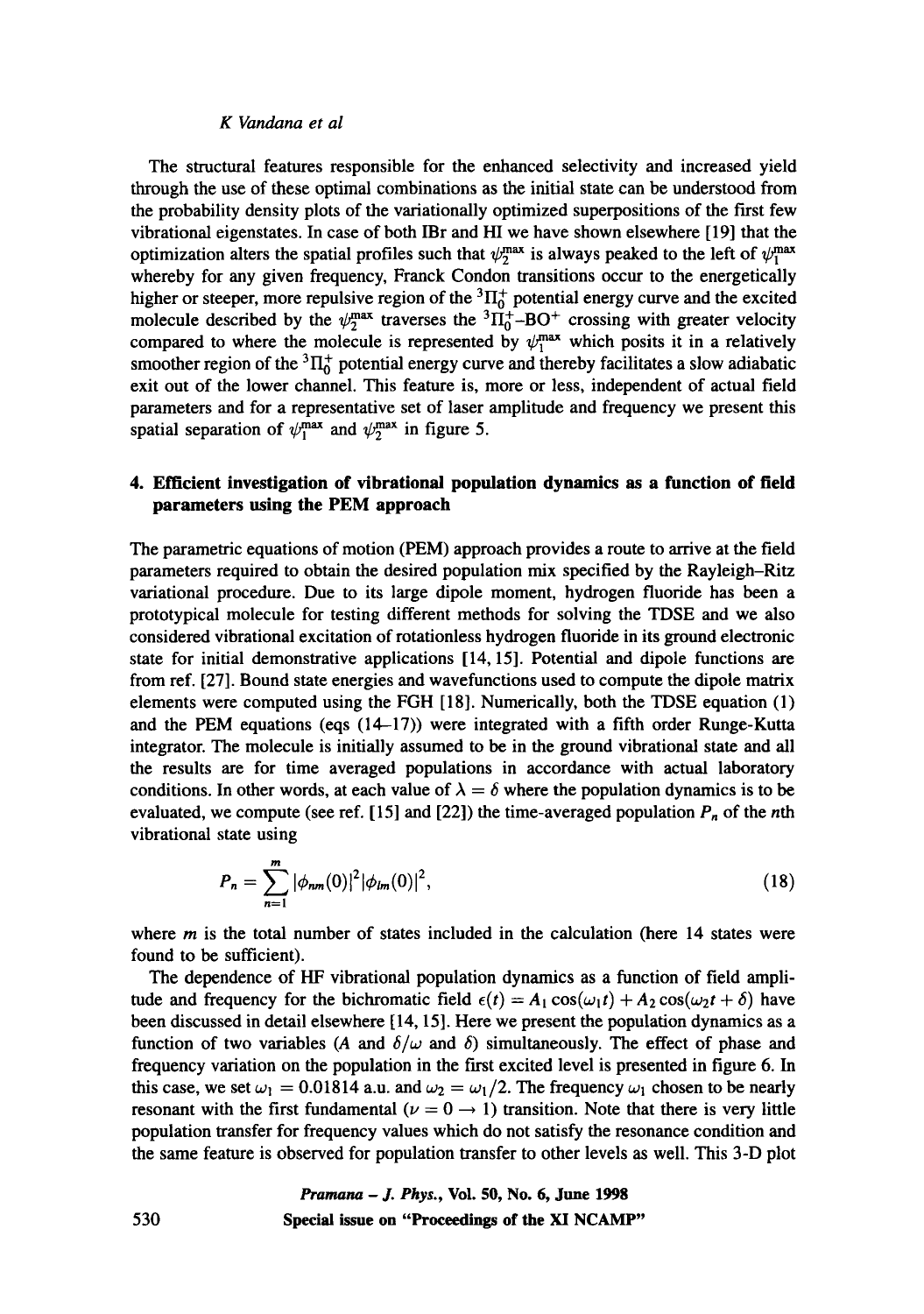

Figure 6. (a) Population transferred to the first excited vibrational level by the bichromatic field  $E(t) = A_1 \cos(\omega t) + A_2 \cos(\frac{1}{2}\omega t + \delta)$ . The critical role of resonance is manifested through the peak at  $\omega = 0.01814$  a.u. for all values of the phase difference  $\delta$ . (b) Population transferred to the second excited vibrational level as a function of A and  $\delta$  for the bichromatic field  $E(t) = A[\cos(\omega t) + \cos(\frac{1}{2}\omega t + \delta)],$  $\omega_1 = 0.01820$  a.u.,  $\omega_2 = 0.95\omega_1$ .

therefore establishes the critical role of the resonance condition in photoexcitation. Similar results were observed in our earlier study [14] where an increase in intensity only leads to some power broadening of the excitation spectrum. Otherwise the maximum population transfer is indeed seen only for the resonant frequency.

We next examine the case where  $\omega_1 = 0.01820$  and  $\omega_2 = 0.95 * \omega_2$ . Here, the  $\omega_1$  field component is nearly resonant with ( $\nu = 0 \rightarrow 1$ ) and  $\omega_2$  is nearly resonant with  $\nu = 1 \rightarrow 2$ transition. Note that in this case there will be greater transition probability to states above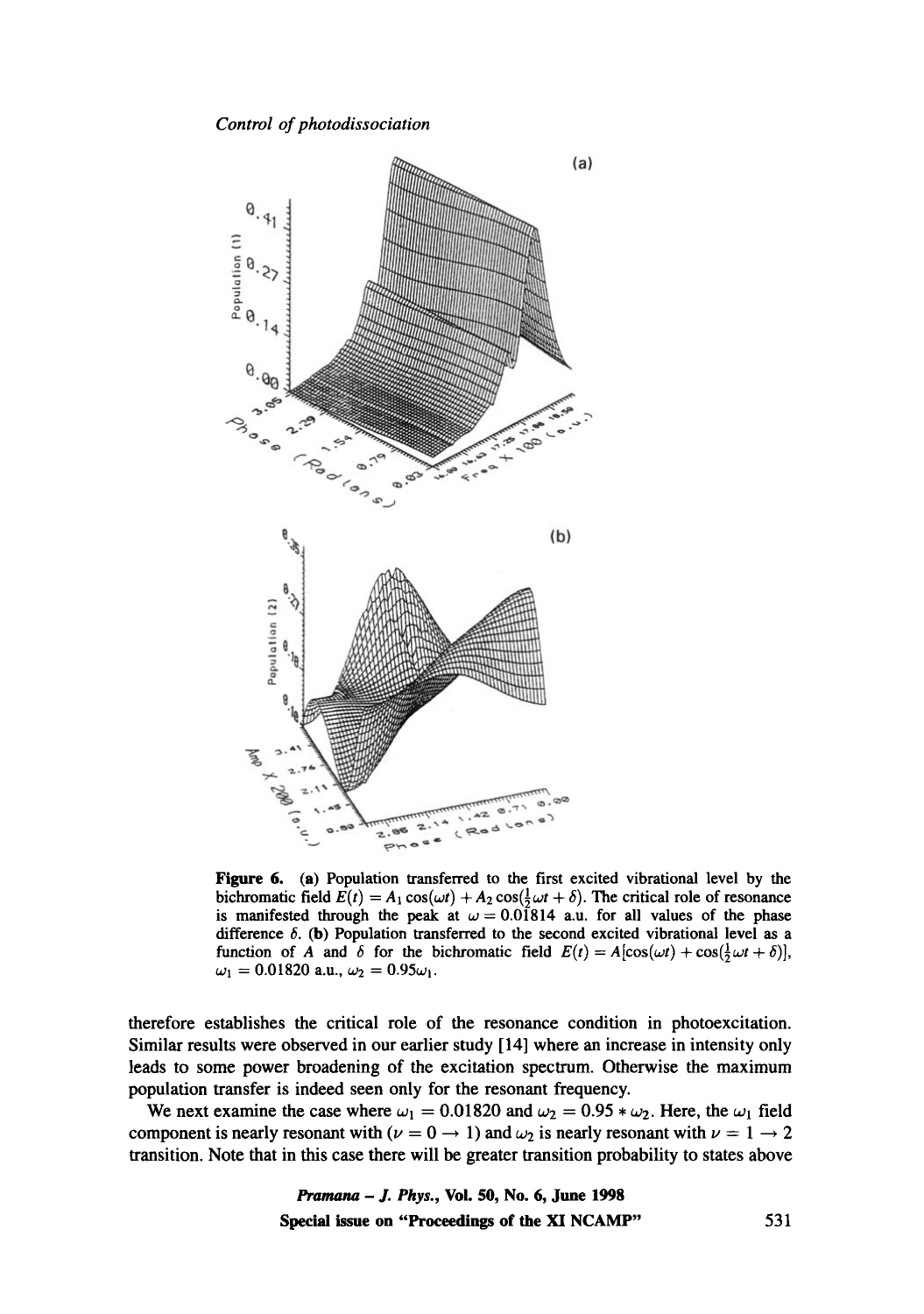$\nu = 1$ . Computationally, we note that the period  $\tau$  in this case is 20  $* 2\pi/\omega_1$ ; in this way an integral number of optical cycles of both the  $\omega_1$  and  $\omega_2$  components fall within the Floquet period  $\tau$ . Although multiple cycles of both field components are incorporated into  $\tau$ , the Floquet formalism is still valid since we define  $\tau$  as the Floquet period; a similar situation occurred in ref. [7] where population dynamics with Gaussian pulse train were studied.

From both figures 6a and 6b it is clear that even for low amplitudes, a suitable choice of phase can induce substantial population transfer which would otherwise have required much more intense fields. Such results would be difficult without the 3-D plots presented here, which in turn would be too demanding to generate without recourse to the PEMbased approach to the solution of TDSE summarized here.

#### **5. Concluding remarks**

In this paper we have offered some results from our investigations of selective maximization of IBr photodissociation products using Rayleigh-Ritz variational optimization procedure for the flux operator. Optimization increases the product yield out of both the channels and our results demonstrate that a careful choice of frequency and amplitude achieves selective control without requiring highly intense fields with attributes not reproducible in the laboratory. The optimal control approach applied to this problem [4] also achieved large flux and almost total selectivity but required three order of magnitude more intense fields and a functional form which cannot be reproduced in the laboratory. The approach advocated here therefore offers the possibility of obtaining controlled selective dissociation using moderate intensity lasers. The selective maximization procedure outlined here is equally effective with the cw or Gaussian pulses [12], offering additional experimental convenience and flexibility.

Results for selective control of IBr photodissociation through maximization of flux out of the desired channel using the optimal superpositions selected by the Rayleigh-Ritz variational procedure [9, 12] reveals that the selective maximization is effected through localization of the probability density in different parts of the Franck-Condon region of the appropriate state. Localization of the probability density on the more steep, repulsive part of the excited curves favours high radial velocity diabatic exit at the crossing point. Localization away from the repulsive wall favours slow adiabatic exit out of the same state. The Rayleigh-Ritz variational maximization of flux generating an optimal spatial profile for the initial wavefunction therefore does offer a viable alternative to selective control through field variation. It appears that the variational alteration of the initial wavepacket profile is equivalent to that of varying field frequency for the chosen amplitude, both of which allow sampling of different portions of the Franck-Condon region.

The preparation of the optimal initial linear combination however requires overtone excitation using a two colour ( $\omega_{10} + \omega_{21}$ ) IR laser. Parametric equations of motion provide an efficient investigation of quantum dynamics in the presence of bichromatic lasers. The resulting equations offer computational savings of up to a factor of 100 over the brute force approach to the solution of the TDSE for each new value of the phase difference. These PEM based savings have made possible 3-D plots of population in various levels as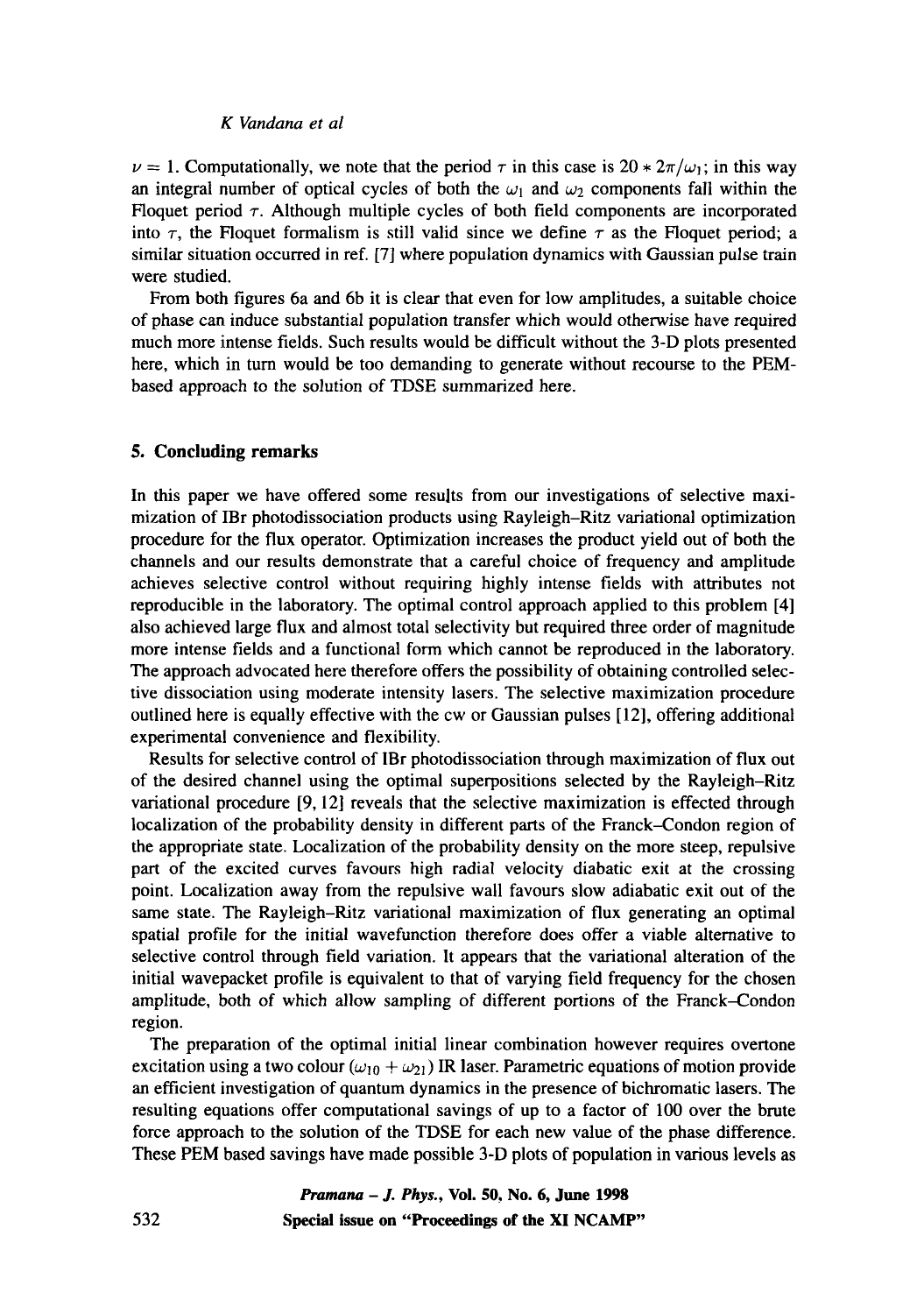a simultaneous function of phase and frequency or phase and amplitude permitting a global insight which could be tapped advantageously for selecting optimal field parameter for a given photodynamical task.

We conclude by mentioning that the results presented here demonstrate sufficient promise to this new Field Optimized Initial STate (FOIST) based alternative approach to selective control. The field required to achieve the requisite  ${c_m^{\max}}_{m=0}^2$  values may be obtained analytically for the three vibrational levels [9] or the more general optimal control theory [16] may also be applied to this task. At this stage of development, however, what would serve the purpose better is an experimental test of the ideas presented here and hopefully the detailed demonstration of its promise will stimulate some experimental investigations.

#### **Acknowledgements**

One of the authors (KV) acknowledges the support from CSIR, India (JRF Fellowship Grant No. 2-14/94(II)/E.U.I). (MKM) acknowledges the financial support from the Board of Research in Nuclear Sciences of the Department of Atomic Energy.

#### **References**

- [1] F F Crim, *Ann. Rev. Phys. Chem. 44,* 397 (1993)
- [2] W A Warren, H A Rabitz and M Dahleh, *Science* 259, 1581 (1993)
- [3] P Brumer and M Shapiro, *Acc. Chem. Res.* 22, 407 (1989)
- [4] P Gross, D B Bairagi, M K Mishra and H Rabitz, *Chem. Phys. Len.* 223, 263 (1994)
- [5] S P Lu, S M Park, Y Xie and R J Gordon, J. *Chem. Phys. 96,* 66t3 (1992)
- [6] D G Imre and J Zhang, *Chem. Phys.* 139, 89 (1989) R L Vander Wal, J L Scott, F F Crim, K Weide and R Schinke, *J. Chem. Phys.* 94, 3548 (1991) F F Crim, *Ann. Rev. Phys. Chem. 44,* 397 (1993) Y Cohen, I Bar and S Rosenwaks, *J. Chem. Phys.* **102**, 3612 (1995)
- [7] P Brumer and M Shapiro, *Ann. Rev. Phys. Chem.* 43, 257 (1992)
- [8] M Shapiro, J W Hepburn and P Brumer, *Chem. Phys. Lett.* 149, 451 (1988) T Siedeman, M Shapiro and P Brumer, J. *Chem. Phys. 90,* 7132 (1989)
- [9] P Gross, A K Gupta, D B Bairagi and M K Mishra, J. *Chem. Phys.* 104, 7045 (1996)
- [10] C Kalyanaraman and N Sathyamurthy, *Chem. Phys. Lett.* 209, 52 (1993)
- [11] P Brumer and M Shapiro, *J. Chem. Phys.* 98, 6843 (1993)
- [12] D B Bairagi, P Gross and M K Mishra, *J. Phys. Chem.* A101, 759 (1997)
- [13] D Mazziotti, M K Mishra and H Rabitz, J. *Phys. Chem. 99,* 112 (1995)
- [14] P Gross, A K Gupta, D B Bairagi and M K Mishra, *Chem. Phys. Len.* 236, 8 (1995)
- [15] A K Gupta, P Gross, D B Bairagi and M K Mishra, *Chem. Phys.* Lett. 257, 658 (1996)
- [16] S Shi and H Rabitz, *Chem. Phys.* 139, 185 (1989) S Shi, A Woody and H Rabitz, J. *Chem. Phys. 88,* 6870 (1988); 92, 2927 (1990)
- [17] P Gross, D Neuhauser, H A Rabitz, J. *Chem. Phys.* 96, 2834 (1992)
- [18] C C Marston and G G Balint-Kurti, J. *Chem. Phys.* 91, 3571 (1989)
- [19] K Vandana and M K Mishra, J. *Chem. Phys.* (submitted)
- [20] S I Chu, *Adv. At. Mol. Phys.* 21, 197 (1985)
- [21] K F Milfeld and R E Wyatt, *Phys. Rev.* A27, 72 (1983)
- [22] S L Leasure, K F Milfeld and R E Wyatt, *J. Chem. Phys.* 74, 6197 (1981)
- [23] M D Feit and J A Fleck, Z *Chem. Phys.* 80, 2578 (1984)
- [24] R Kosloff, J. *Phys. Chem.* 92, 2087 (1988)

*Pramana - J. Phys.,* **Vol. 50, No. 6, June 1998** 

**Special issue on "Proceedings of the XI NCAMP"** 533